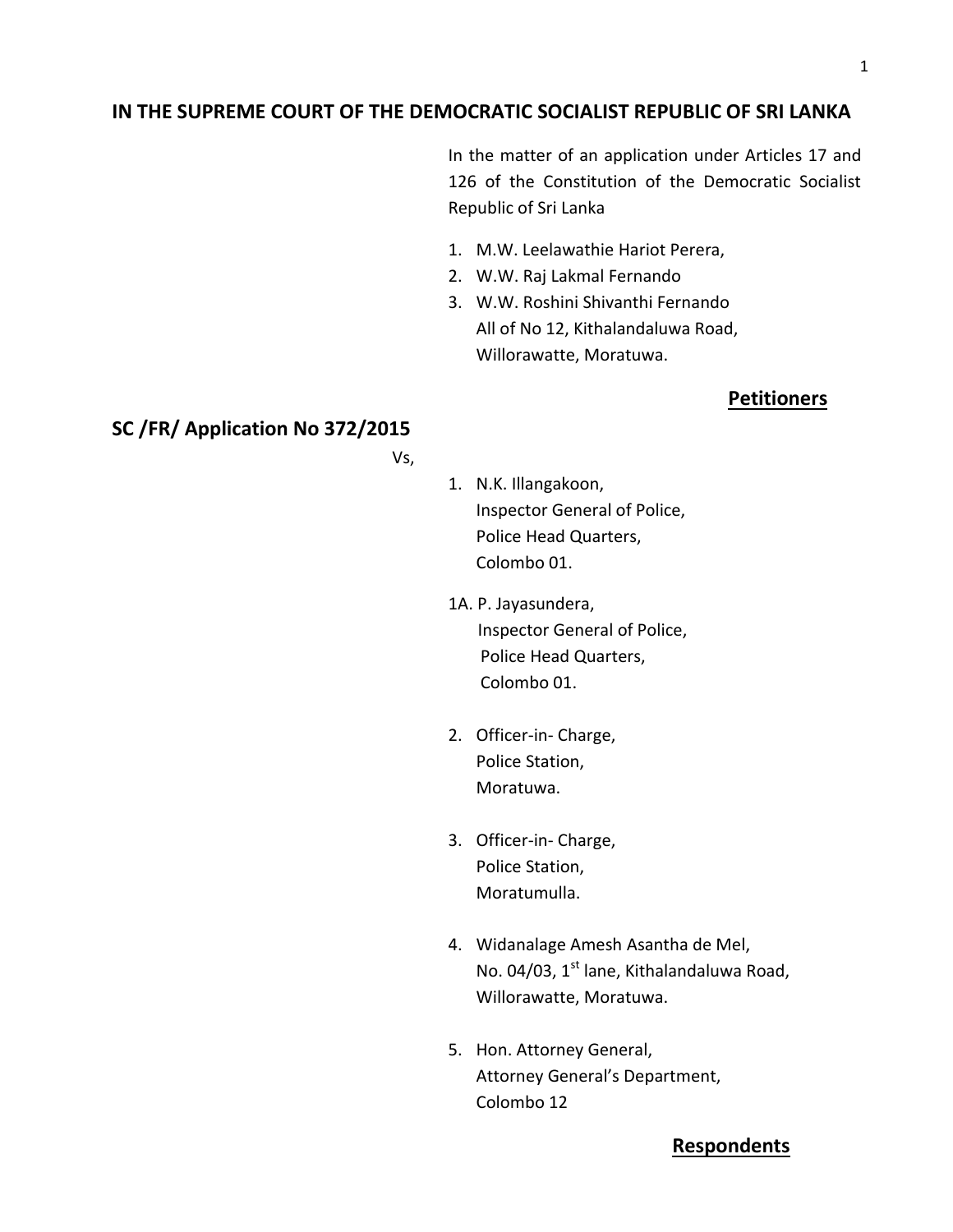# **Before: Eva Wanasundera PC J Priyantha Jayawardena PC J Vijith K. Malalgoda PC J**

**Counsel**: Chrishmal Warnasuriya with Anslam Kaluarachchi and Priyanka Thevendrean instructed by Induni Wijesinghe for the Petitioners Thusith Mudalige Deputy Solicitor General for the  $1^{\text{st}}$  to  $3^{\text{rd}}$  and  $5^{\text{th}}$ Respondents

Argued on: 13.07.2017 and 04.09.2017

**Judgment on: 17.11.2017**

#### **Vijith K. Malalgoda PC J**

Petitioner to the present application namely, M.W. Leelawathie Hariot Perera, W.W. Raj Lakmal Fernando and W.W. Roshini Shivanthi Fernando who are the mother, brother and sister of one Rumesh Liroshan Fernando had filed the present application before this court alleging, that their Fundermental Rights guaranteed under Article 12 (1) and Article 11 had been infringed by the  $1^{\text{st}}$ , 2<sup>nd</sup>, 3<sup>rd</sup> and/or 5<sup>th</sup> Respondents and /or any person acting under their supervision, direction and/or command.

When this matter was supported on  $29<sup>th</sup>$  October 2015, Court after considering the matters placed, had granted leave to proceed for alleged infringement of Articles 12 (1) and 11 of the Constitution.

As submitted on behalf of the Petitioners, one Rumesh Liroshan Fernando who was only 20 years at the time of his untimely demise, was a victim of a stabbing which took place on 24<sup>th</sup> October 2010. The victim had succumbed to his injuries at Kalubowila Hospital, and the Police Officers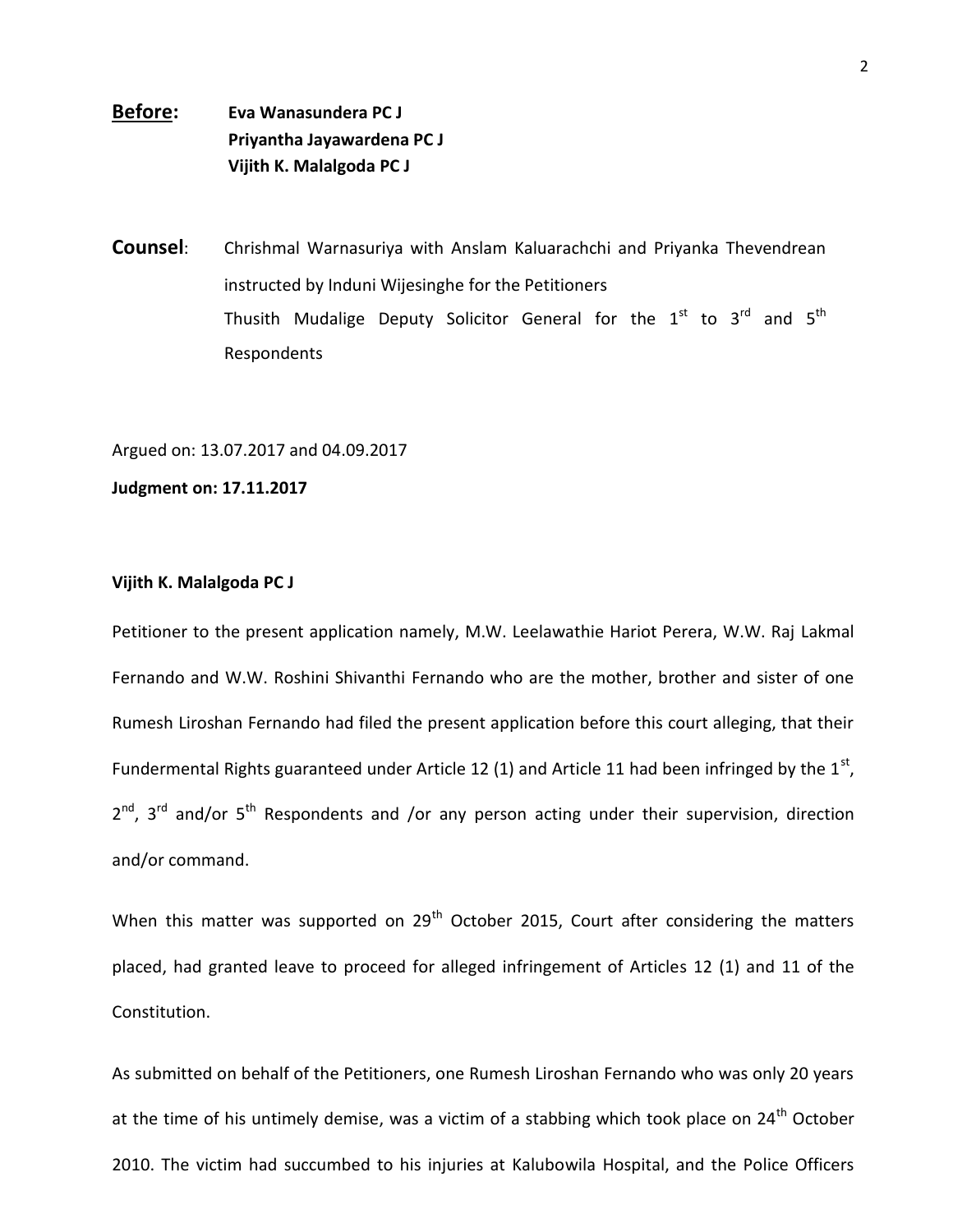who investigated into the death of the above named deceased, had reported the facts before the Hon. Magistrate of Moratuwa on 25.10.2010 under B Report No 1677/10. The 4<sup>th</sup> Respondent to the present application namely Widanalage Amesh Asantha de Mel who is said to have stabbed the deceased, was arrested by the police and produced before the Magistrate and remanded to the fiscal custody on 26. 10. 2010.

The complaint of the Petitioners before this court is based on the subsequent investigation carried out by the police, and the failure by them to expeditiously prosecute the case against the suspect before the Magistrate's Court of Moratuwa or in other words inaction by the police officers who investigated into the said offence to prosecute the offender.

In this regard, the Petitioners have placed the following material before this court.

- a) Since 26.10.2010, the date in which the suspect was produced before the Magistrate Court of Moratuwa, the case was called from 04.11.2010 until 23.06.2011 for nearly 07 months for further investigation and for the Post Mortem Report
- b) When the case was called before the Magistrate Court on 23.06.2011, police had informed the Learned Magistrate that they were filing the investigation reports and plaint and the Learned Magistrate had thereupon made order fixing the matter for inquiry on 07.07.2011
- c) When the case was called before the Hon. Magistrate on 07.07.2011, the Learned Magistrate found that the police had not forwarded the reports and were not ready for the inquiry and therefore the matter was re-fixed for inquiry on 21.07.2011.
- d) On 21.07.2011 the police once again moved for further time to obtain instructions from the Hon. Attorney General, and the Learned Magistrate made order allowing the said application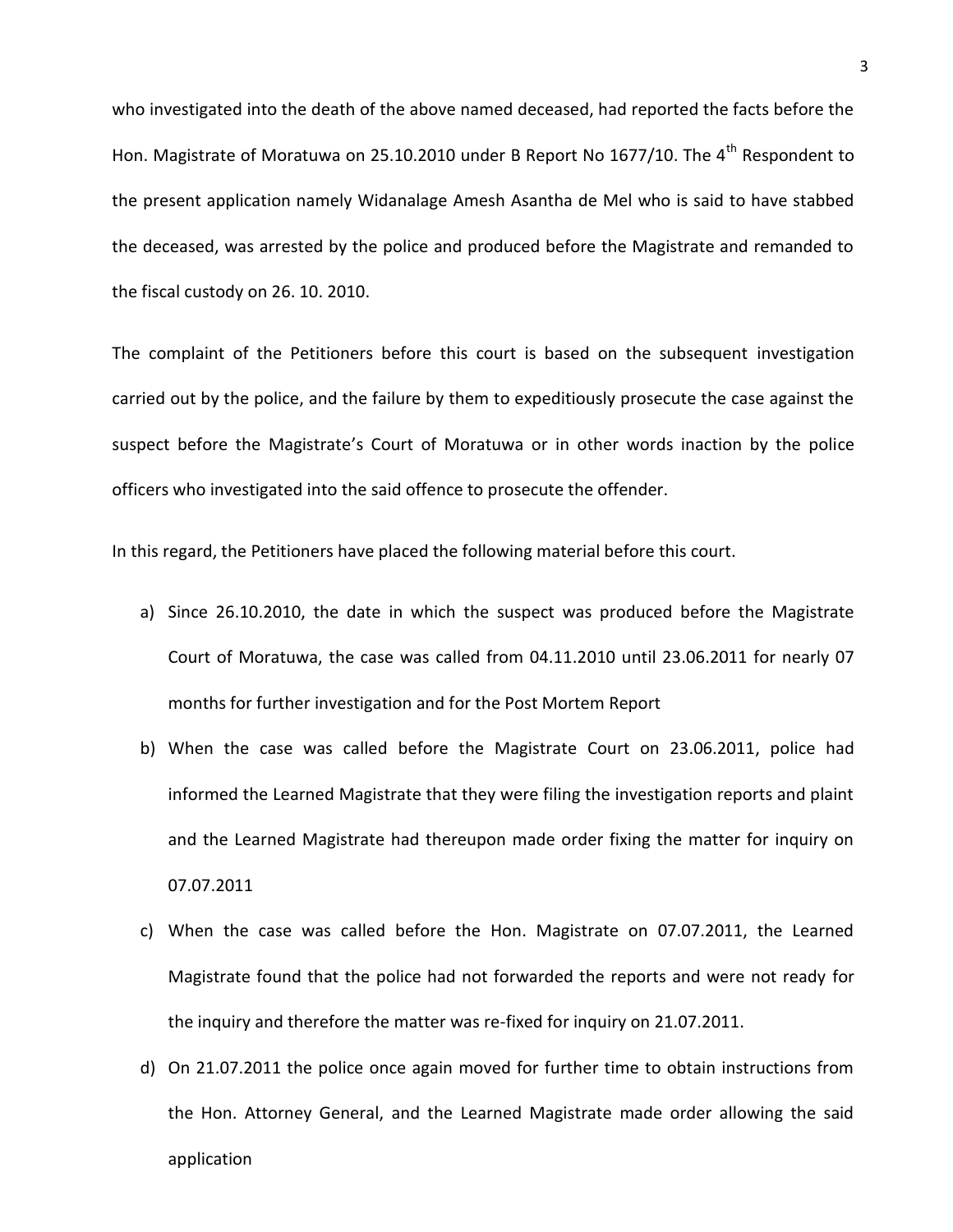- e) Since then, the case was called before the Magistrate Court of Moratuwa on several dates over a period of 4  $\frac{1}{2}$  years, to obtain the instructions from the Attorney General, the 5<sup>th</sup> Respondent to the present application.
- f) At the time the present application was filed before this court, i.e. on  $25<sup>th</sup>$  September 2015, the matter before the Magistrate Court of Moratuwa, was still pending for Attorney General's Advice.

In addition to the sequence of events which took place from the untimely death of the deceased Rumesh Liroshan Fernando referred to above, the Petitioners have further submitted that, the said delay in prosecuting the offenders before the appropriate court had resulted,

- a) The deceased's father W.W. Philip Ranjan Fernando, gradually losing faith in the System of Justice as the case was unduly being prolonged, become ill and prematurely passed away on 05.08.2012 at the age of 65 years
- b) The three Petitioners before this court suffered severe mental stress, trauma due to the non-effective prosecution of the murder of their close relative for almost 6 years

When the notices were sent on the Respondents, the  $1<sup>st</sup>$  Respondent who came before this court, had tendered his objection along with a document produced marked 1R1. By the said document 1R1 the Hon. Attorney General on  $30<sup>th</sup>$  November 2015 had directed the Head Quarters Inspector of Moratuwa to commence a Non Summary Inquiry against the suspect Amesh Asantha de Mel under section 296 of the Penal Code for the murder of Rumesh Liroshan Fernando.

When the matter was taken up for argument before this court, the Learned Deputy Solicitor General who represented the 1<sup>st</sup> to the 3<sup>rd</sup> and the 5<sup>th</sup> Respondents had submitted that, the Non Summary Inquiry has now commenced before the Magistrate Court of Moratuwa, after receiving the instructions from the Attorney General. Learned Deputy Solicitor General, referring to the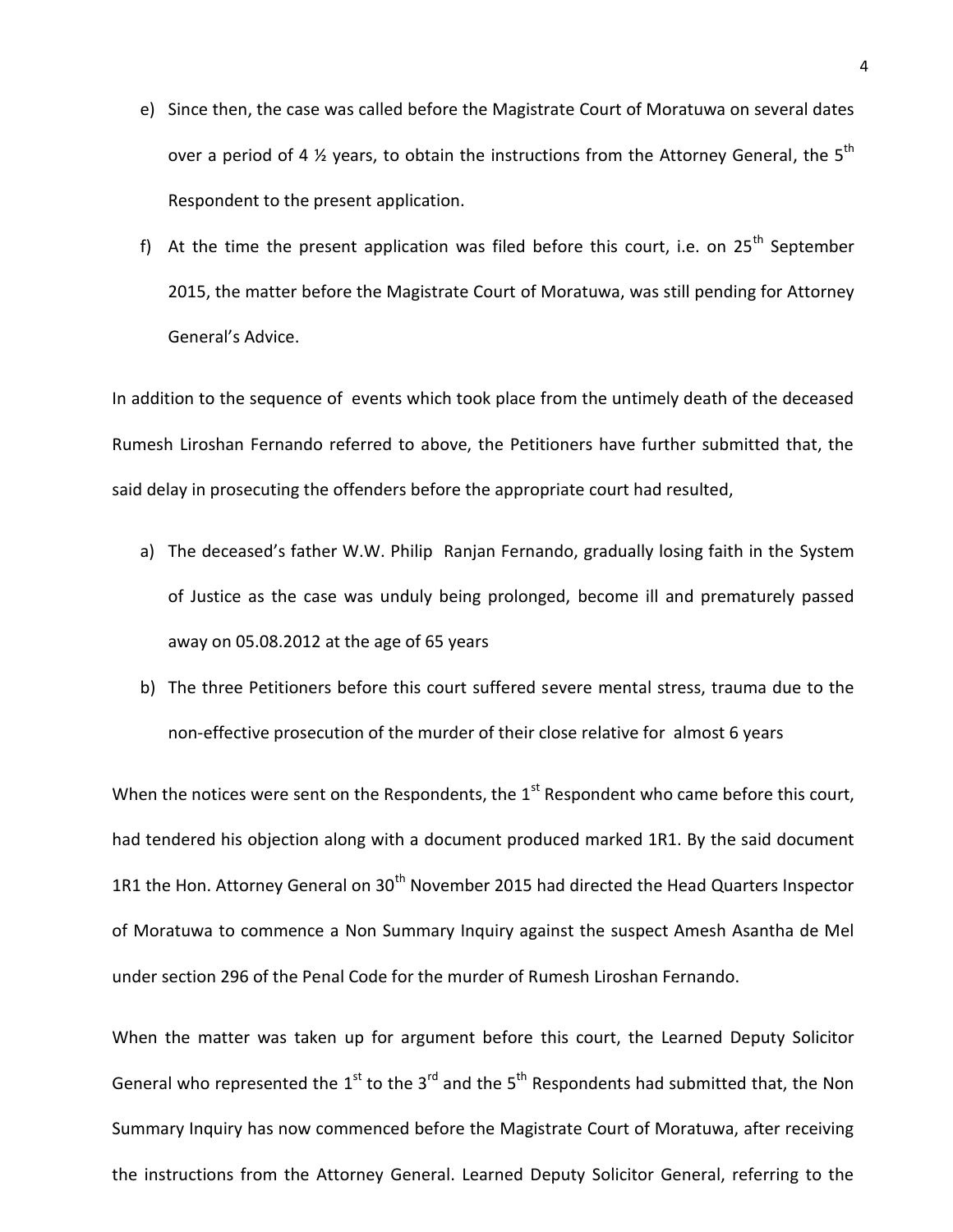journal entries filed before this court had further submitted that, the decision to refer the extracts for the advice of the Attorney General was taken by the Magistrate, and the said decision by the Magistrate cannot be questioned in the present proceedings since it amounts to a Judicial action.

In this regard the Learned Deputy Solicitor General, drew our attention to the journal entry dated 21.07.2011 to the effect "නීතිපති උපදෙස් සඳහා යොමු කරමි" and submitted that the said decision to refer the matter for Attorney General's advice was reached by the Magistrate, and therefore it amounts to a judicial decision, to which the Respondents cannot be held liable. It is further observed in the proceeding dated 06.02.2014 where Magistrate Moratuwa had made the following order,

"මෙම නඩුවේ සැකකරුට ව්රුද්ධව දැනටමත් ලඝු නොවන පරිිකණයක් ආරම්භ කිරීම සඳහා පැමිණිල්ලක් ගොනුකර ඇත. ඒ අනුව 2011.07.21 දින නඩුව විමසීමට ගත් අවස්ථාවේ පූර්වගාමී විනිසුරුතුමන් විසින් නීතිපති උපදෙස් සඳහා නඩුව නීතිපති දෙපාර්තුමේන්තුවට යොමු කිරීමට තීරණය කර ඇත. ඒ අනුව නීතිපති උපදෙස් සඳහා මෙම නඩුව යොමු කොට ඇත. නීතිපති උපදෙස් ලැබීමට පුමාදවීම සම්බන්ධයෙන් අධිකරණයේ අවධානය යොමුවී ඒ පිලිබඳව නීතිපති දෙපාර්තුමේන්තුව වෙත දැනටමත් සිහිකැඳවීම යොමු කර ඇත. ඒ අනුව රජයේ අධිනීතීඥවරයා විසින් මෙම නඩුවේ වැඩිදුර සටහන් පිටපත් ලබාගැනීම සඳහා පසු දිනක ඉල්ලීමක් කර ඇත. ඒ අනුව දැනටමත් මෙම නඩුව සම්බන්ධයෙන් නීතිපති දෙපාර්තුමේන්තුවේ අවධානය ගොමුවී ඇතිබවට නඩු වාර්ථා පරිසෂා කිරීමේදී පෙනී යයි.

අද දින ඉදිරිපත් කරන ලද ඉල්ලීමට අනුව අධිකරණය විසින් යම් තීරණයකට එළබ පැමිණිල්ලක් ගොනු කිරීමට නියෝග කලහොත් යම්, හෙයකින් නීතිපති දෙපාර්තුමේන්තුව විසින් නුදුරේදී වෙනත් උපදෙසක් ලැබුනහාත් යම් .ez,ලකාරී තත්වයක් ඇතිවිය හැකිබැවින් අද දින කරන ලද ඉල්ලීම සම්බන්ධයෙන් නියෝගයක් නොකරමි. ඒ අනුව අද දින කරන ලද ඉල්ලීම පිලිබඳ නීතිපති දෙපාර්තුමේන්තුවට සිහිකැඳවීමක් යොමු කරම්"

With regard to the investigations carried out by the officers of the Moratuwa Police Station, the Learned Deputy Solicitor General submitted that,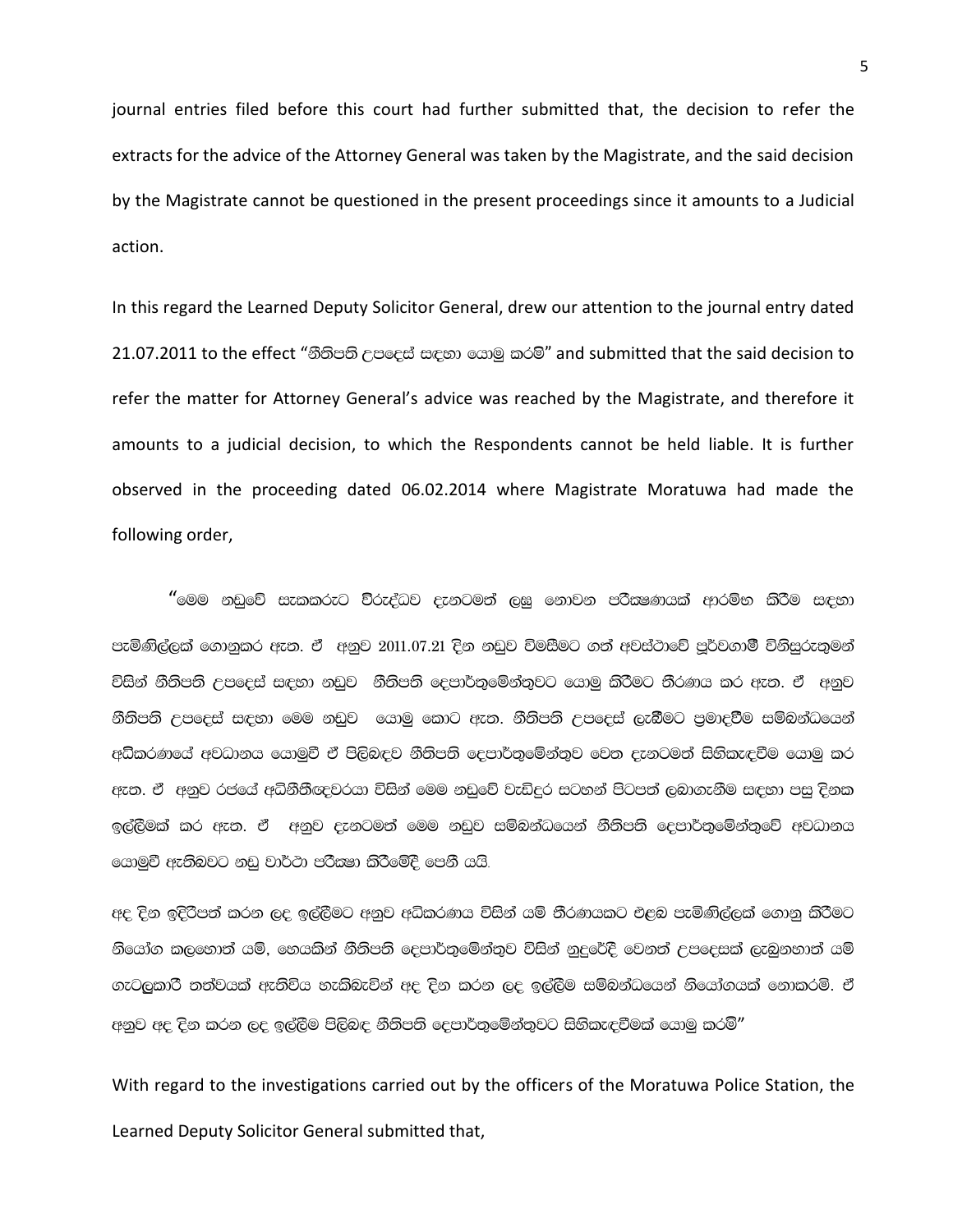- a) Immediately after the receipt of the first complaint from one Malinda Harshana Fernando on 24<sup>th</sup> night, officers attached to Moratuwa Police Station had commenced the investigations into the said complaint, visited the scene of crime and steps were taken to
	- i. record statements from the witnesses and
	- ii. arrest the suspect

the said facts were reported before the Magistrate of Moratuwa on 2010.10.25.

- b) The person who was suspected for the above crime, one Vidanalage Amesh Asanka de Mel was arrested immediately thereafter on 25.10.2010 and based on his statement, a knife too was recovered.
- c) During the said investigations, statements of the following eye witnesses were also recorded
	- i. Lankawarige Harsha Fernando
	- ii. Hettiyakandage Sumudu Buddika Fernando
	- iii. Muthuthanthrige Gayan Danushka Peiris

and the items recovered were sent to the Government Analyst to obtain his reports through courts.

d) The Learned Magistrate of Moratuwa decided to refer the matter for the Attorney General's Advice, since there was confusion with regard to the involvement of few others, whose statements had been recorded as witnesses, and in the circumstances, the said decision by the Magistrate of Moratuwa was taken with the intention of identifying the correct suspects before commencing the Non Summary Inquiry.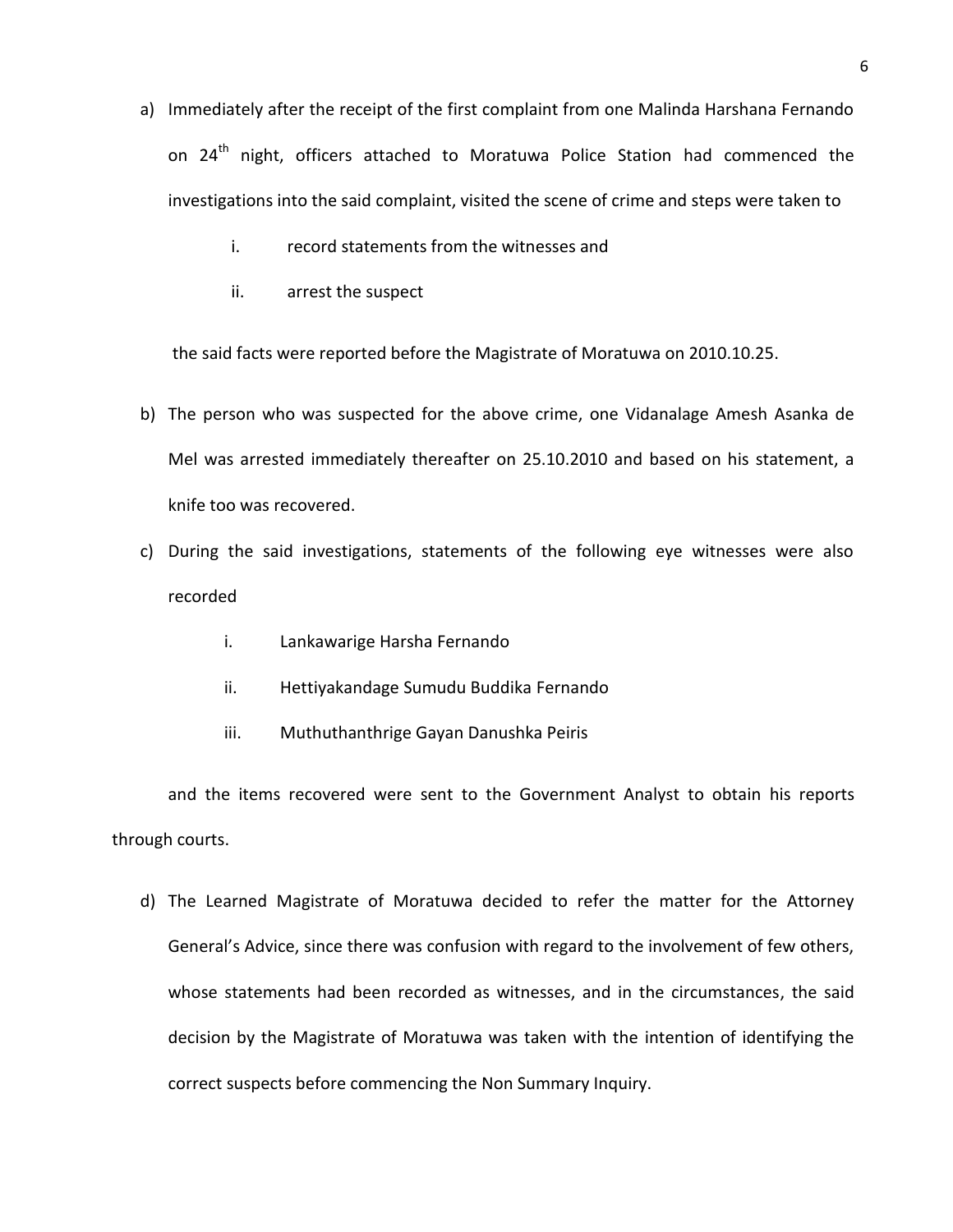Having considered the material placed before this court by both parties, I will now proceed to analyze whether the above conduct of any one of the Respondents or their agents as alleged by the Petitioners, violated the Fundermental Rights guaranteed under Article 12 (1) of the Constitution of the Democratic Socialist Republic of Sri Lanka.

Article 12 (1) of the Constitution reads thus,

Article 12 (1) - All persons are equal before the law and are entitled to the equal protection of the law

Article 17 which refers to the remedy for the infringement of Fundermental Rights had restricted such remedies only to executive action as follows;

Article 17- Every person shall be entitled to apply to the Supreme Court, as provided by Article 126, in respect of the infringement or imminent infringement, by executive or administrative action of a Fundermental Right to which such person is entitled under the provisions of this chapter

Article 126 which deals with the Fundermental Rights jurisdiction of the Supreme Court, refers to the said jurisdiction as follows;

Article 126 (1) -The Supreme Court shall have sole and exclusive jurisdiction to hear and determine any question relating to the infringement or imminent infringement by executive or administrative action of any Fundermenral Right or Language Right declared and recognized by chapter (iii) or chapter (iv)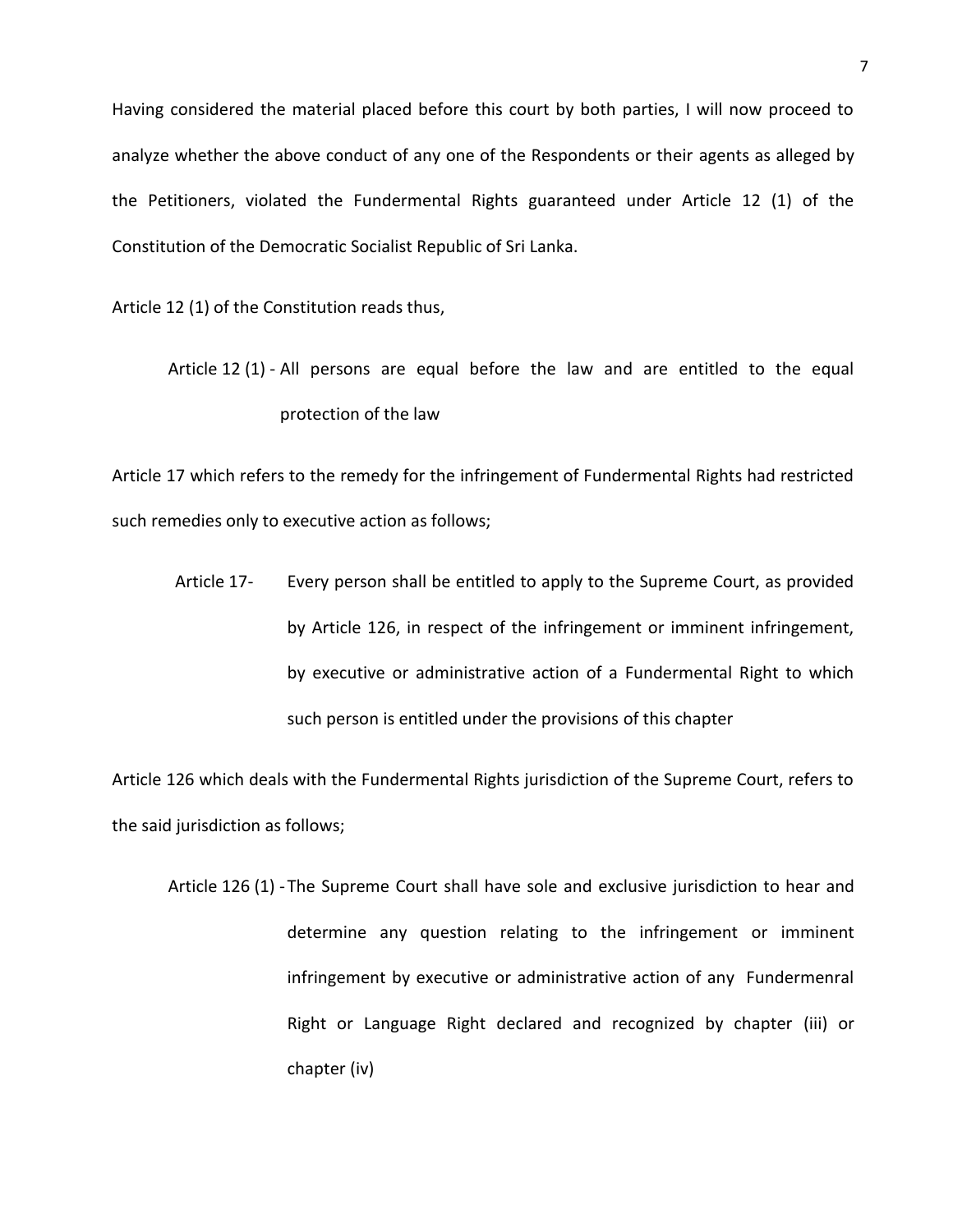When going through the above, it is clear that the alleged infringement of Fundermental Rights by Legislative Action or Judicial Action has been left out from the scope of Article 17 and therefore under 126 as well.

Wrongful exercise of Judicial Discretion under Article 17 was questioned in the case of *Dayananda V. Weerasinghe (Fundermental Right Decision (2) 292)* and in the said case the Supreme Court held that, "the judicial order in question was made in the exercise of the Magistrate's discretion and as such it was not the consequence of Executive Action."

As referred to above, the main contention of the Learned Deputy Solicitor General, who represented  $1^{st}$  to  $3^{rd}$  and the  $5^{th}$  Respondents was, that the action and/or inaction referred to by the petitioners before this court, comes within the Judicial Action and therefore it does not amount to executive action by the 1<sup>st</sup> to 3<sup>rd</sup> and the 5<sup>th</sup> Respondents and/or any one of them on the directives of the said respondents.

However as observed by me, the Petitioners before this court have not complained of any violation of their Fundermatal Rights guaranteed under Article 12 (1) by the Judicial Action, but it is the position taken by the Respondents, that the alleged violation was resulted due to "Executive Action" and not by the "Judicial Action".

When considering the above, I would now like to refer to the chronology of events that took place after the death of Rumesh Liroshan Fernando on 24<sup>th</sup> October 2010.

- a) Rumesh Liroshan Fernando had received stab injuries and died at Kalubowila Hospital on 24<sup>th</sup> October 2010.
- b) Facts were reported before the Magistrate, Moratuwa on 25.10.2010.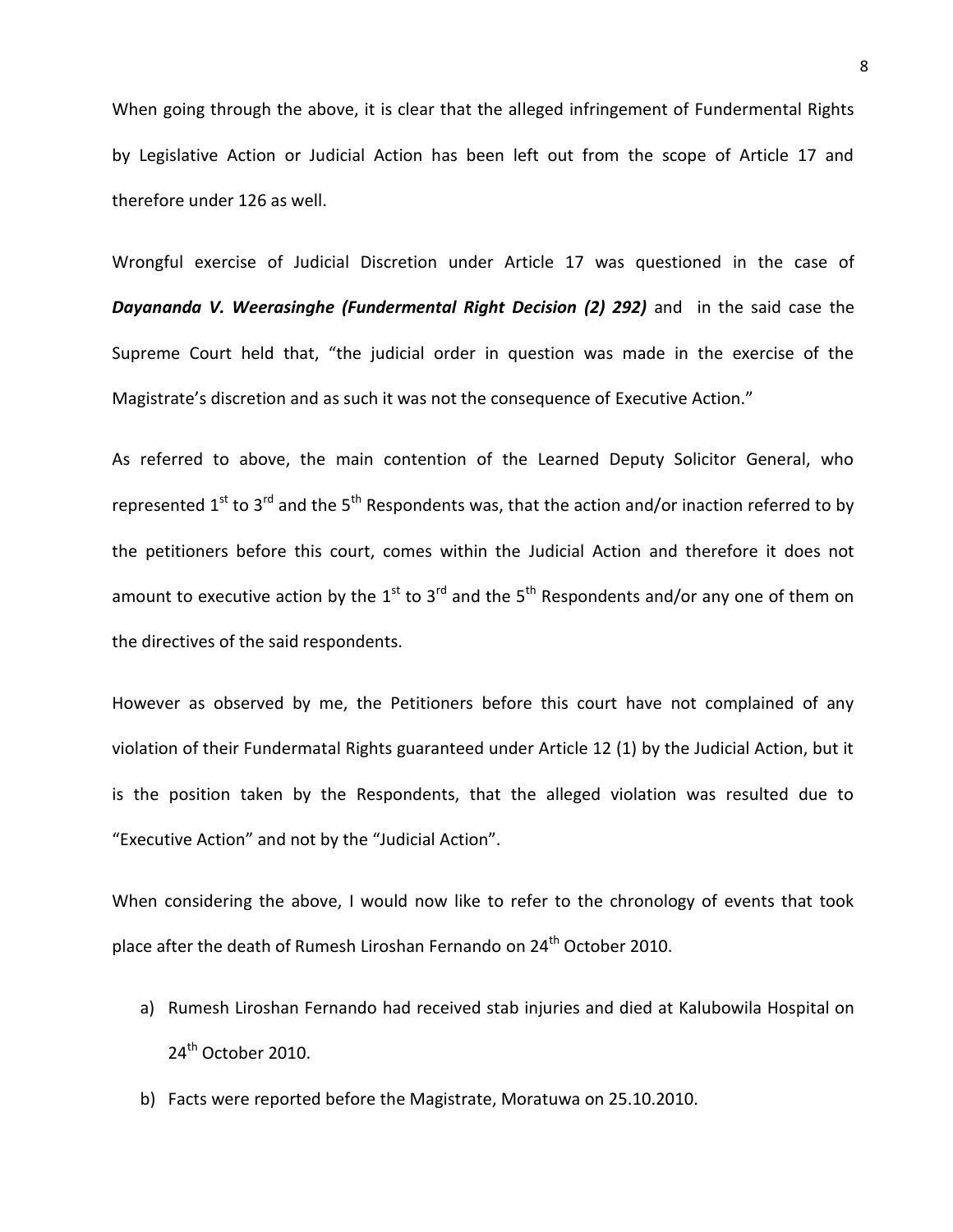- c) Suspect Widanelage Amesh Asanka de Mel was produced before the Magistrate and remanded for Fiscal Custody on 26.10.2010.
- d) Inquest proceedings were commence before the Magistrate of Moratuwa on 26.10.2010 by Moratuwa Police and further inquest proceeding were held on 04.11 2010 and the Magistrate had called for a short medical report.
- e) Matter was once again called on 18. 11.2010 for remand extension and for orders to the Judicial Medical Officer
- f) When the matter was once again called on 02.12.2010 for remand extension, police filed a special report with regard to certain incidents which took place after the alleged murder, from Moratumulla Police and reported that the law and order in the area is maintained.
- g) Since then the matter was called every 14 days for remand extension until 09.06.2011 and the Police too had filed further reports on those days informing that the investigations were in pregress.
- h) On 23.06.2011 when the matter was once again called for the remand extension, court recorded that the plaint was filed and issued summons on witness 1, 2, 3, 19 and 20 for 07.07.2011.
- i) On 07.07.2011 court re-issued summons on the above witnesses for 21.07.2011 and on 21.07.2011 being the  $2^{nd}$  date for inquiry, court made order referring the matter for Attorney General's Advice.
- j) Since then the matter was called every 14 days until 27.10.2011 for remand extension of the accused and it was recorded every day that the court is awaiting Attorney General's Advice. In between, on 10.08.2011 court receives the Government Analyst's Report and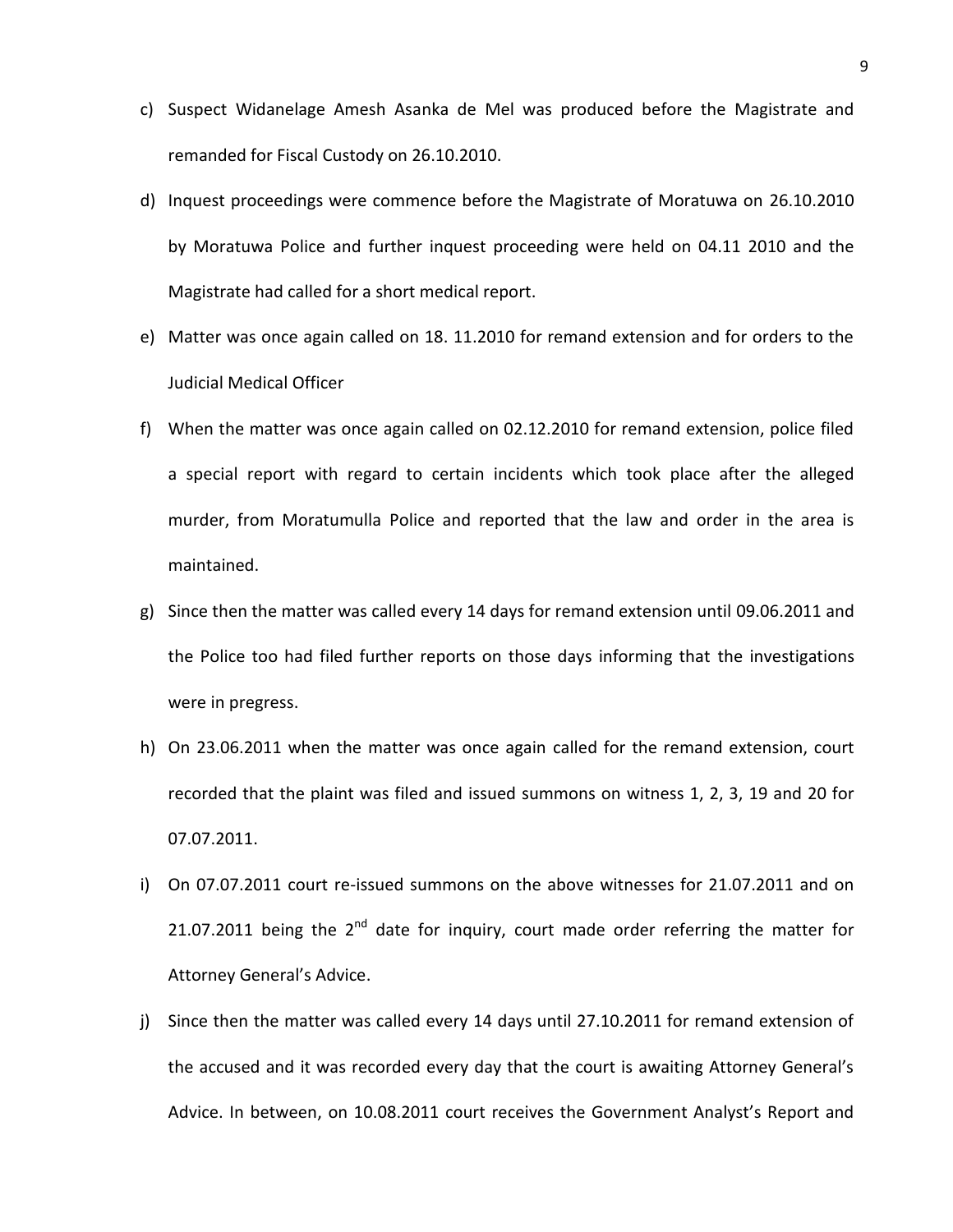on 13.10.2011 directs the police to submit the Attorney General's Reference Number in order to send a reminder to the Attorney General

- k) When the matter was called on 27.10.2011 the accused was enlarged on bail on the directives of the High Court of Panadura
- l) The matter was once again called before the Magistrate on 24.11.2011, 19.01.2012 and 14.06.2012 for Attorney General's Advice.

However the court subsequently made order on 14.06.2012 to release the extracts filed in the case record to SI Kannangara to be delivered to the Attorney General and the matter was fixed for 30.08.2012 for the police to submit Attorney General's Reference Number.

- m) Police failed to submit Attorney General's Reference Number on 30.08.2012 but on the next date i.e. on 18.10.2012 submits the Attorney General's Reference Number as NWP/S/42/2012
- n) Since then the matter had gone down for several dates until the present application was filed before the Supreme Court on 25.09.2015
- o) By letter dated 30.11.2015 (after the leave was granted by the Supreme Court on 29.10.2015) the Attorney General directs the police to commence a Non Summary Inquiry against the suspect

When considering the facts referred to above with the material placed before this court on behalf of the Respondents, it is revealed, that the alleged offence of murder, was based on direct evidence, and the said material was available with the police within few days from the incident. The rest of the investigation was limited to obtaining the Government Analyst's Report and the Post Mortem Report. However as referred to above, the police had taken over 08 months to conclude the said investigation and file the plaint before court.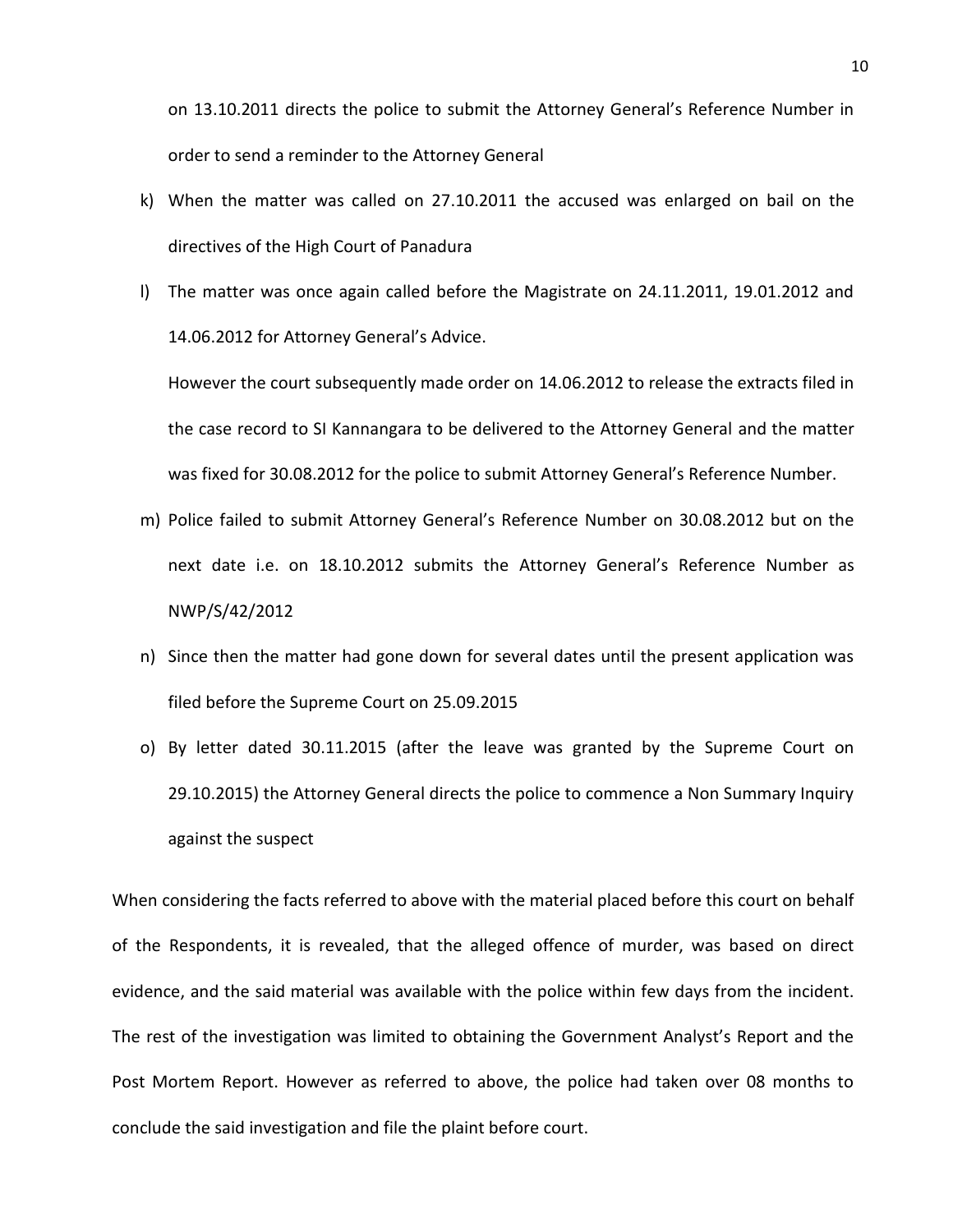After filling plaint and referring the matter by the Magistrate for Attorney General's Advice on 21.07.2011 the case has gone down until 14.06.2012, for nearly 11 months until the court realized that the police had not forwarded the extracts to the Attorney General, as directed by court on 21.07.2011. When the court directed the police to deliver the extracts, which were filed of record, police took nearly 4 months to submit the reference number before court.

When considering the provisions of chapter XV of the Code of Criminal Procedure Act No 15 of 1979 which deals with the procedure in conducting Non Summary Inquires, it is observed that the legislature had expected such inquiries to be concluded within one month from the date, the plaint is filed before court, and that clearly indicates the importance the legislature had imposed on Non Summary Inquiries. Even though there is no specific provision in the Code of Criminal Procedure Act restricting the period of investigation, it is observed by me that the legislature does not expect the investigating arm to act in lethargic manner taking months and months either to complete investigation or to submit extracts to the Attorney General, as taken in the present case.

This clearly indicates the inaction by the police, when considering the facts of the present case which were discussed above. In the said circumstance I observe that the inaction referred to above amounts to the violation of the equal protection guaranteed under Article 12.1 of the Constitution.

The Petitioners next complaint before this court is based on the violation of the Fundermental Rights guaranteed under Article 11 of the Constitution.

Article 11 of the Constitution read as follow;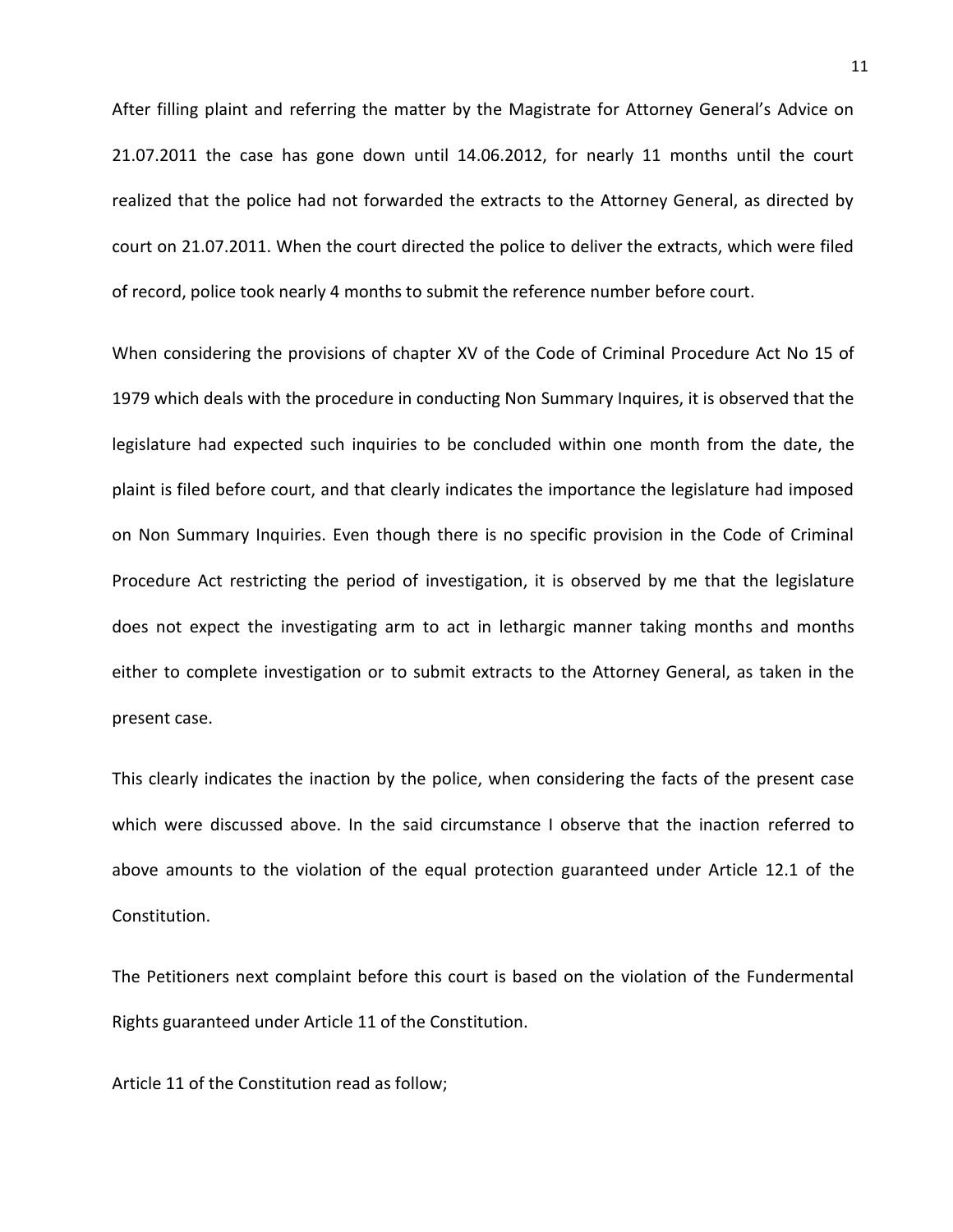# Article 11; No person shall be subjected to torture or to cruel, inhuman or degrading treatment or punishment.

As submitted by the Petitioners and revealed by the material placed before this court, the Petitioners are not complaining of any cruel or inhuman physical attack or punishment against the Petitioners but, the complaint was that, the severe mental suffering and trauma under gone by the Petitioners as well as the late father of the deceased, due to the undue delay in prosecuting the suspect, violated the rights guaranteed under the said Article.

In this regard the Petitioners heavily relied on the decision in *Adhikary V. Amerasinghe reported in [2003] 1 Sri LR at 270*, where Shirani Bandaranayake J (as she then was) had gone in to the question of Psychological suffering of a victim when granting relief for violating the Fundermental Rights guaranteed under Article 11 of the Constitution.

In the said case Bandaranayake J when arriving at the decision stated that, "….. the protection in terms of Article 11 would not be restricted to the physical harm caused to a victim, but would certainly extend to a situation where a person had suffered psychologically due to such action" she had discussed the circumstances under which she reached the said decision, whilst referring to a few other decisions where this court reached the same conclusion on different circumstances.

Before analyzing the circumstances under which the said decisions were reached, I would now proceed to analyze the complaint of the Petitioners before this court. As observed by me, the Petitioners' complaint before this court is twofold,

12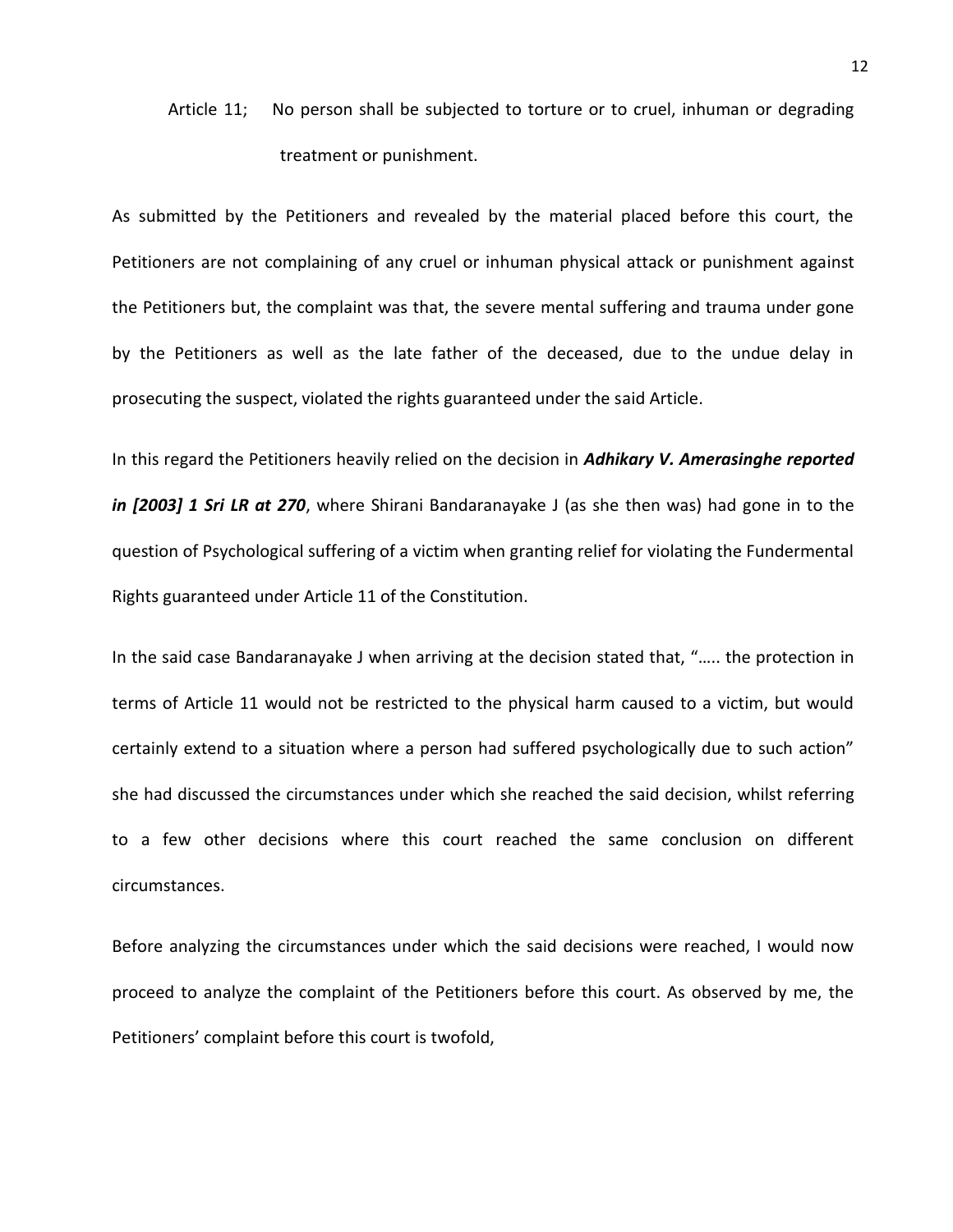Firstly, they complained of the suffering the late father of the deceased Rumesh Liroshan Fernando namely W.W. Philip Ranjan Fernando had to undergo due to the delay in prosecuting the suspect, finally ended up with a premature death who died at the age of 65.

Secondly, they complained of the mental stress and trauma under gone by them, due to the non prosecution of their close relation's death.

As observed by me the first complaint of the Petitioners referred to above is unfounded. It may be true that the father of the deceased Rumesh Liroshan Fernando was interested is seeing justice being done to his deceased son, but in the absence of any material before us to say that his premature death was due to his mental suffering, I am reluctant to agree with the said submissions of the Petitioners.

In support of their second argument the Petitioners have produced marked X-15 a report issued by Professor Harischandra Gambheera Consultant Psychiatrist at National Institute of Mental Health with regard to his examination of the three Petitioners namely, M.W. Leelawathie Hariot Perera, W.W. Raj Lakmal Fernando and W.W. Roshini Shivanthi Fernando.

At the outset, it is important to note that, the report produced mark X-15 is dated  $9<sup>th</sup>$  December 2015 and was not available at the time the papers were filed before this court on  $5<sup>th</sup>$  September 2015. According to the said report, the three examinations were carried out on  $24<sup>th</sup>$  November 2015 on the request of an Attorney at Law.

After his observations and findings, the Consultant Psychiatrist had submitted his conclusion as follows;

"The history and the mental state examination of all three members of the family of Liroshan Fernando revealed that they are suffering from Psychological distress following the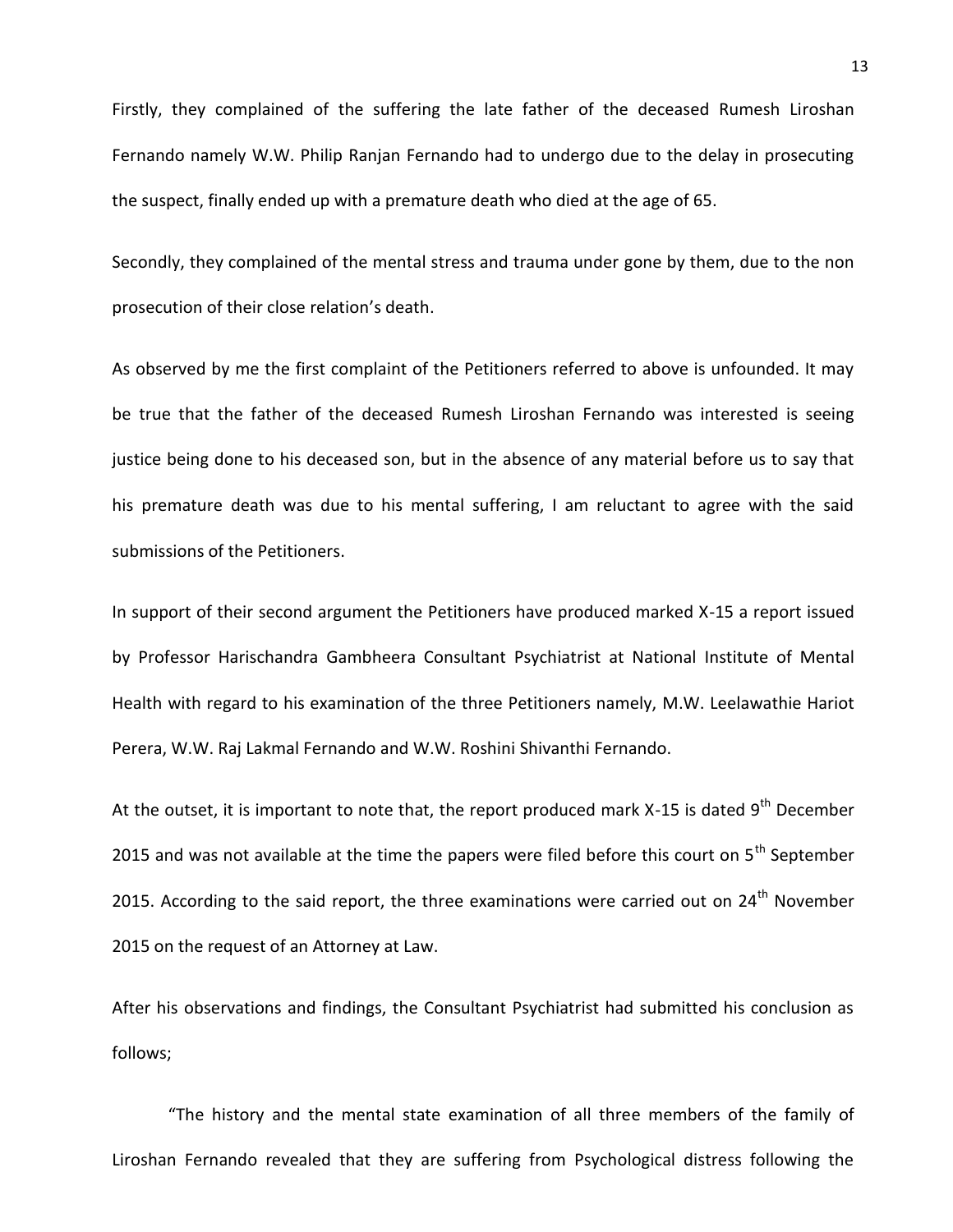death of Mr. Fernando. Both his mother and the sister is suffering from depression and prolonged abnormal grief as a consequences of sudden unexpected death of their loved relative. Their depression and pathological grief remain unresolved due to non prosecution of the murder of Rumesh Liroshan Fernando five years ago. The current social circumstances where the murder suspect who lives in the same area and their unacceptable behaviour is also responsible for the maintaining of the distress and the grief."

When going through the said conclusions it is further observed by this court, that according to the Consultant Psychiatrist, the main reason for suffering is the unexpected death of their loved relative, but the depression and Pathological grief remain, due to two reasons, firstly due to non prosecution for five years and the unacceptable behaviors of the suspect who lives in the same area.

With regard to the second reason referred to above, I observe that, other than a complaint produced marked X-9, said to have made by a witness against the relatives of the suspect in the Magistrate's Court proceedings on 15.11.2015, there is no proof of any unacceptable behavior either by the suspect or the members of his family as referred to in the report X-15.

In the said circumstances it is clear that the depression and prolonged abnormal grief said to have suffered by the 1<sup>st</sup> and the 3<sup>rd</sup> Petitioners are due to 3 main factors, out of which there is no proof of any material with regard to the  $3^{rd}$  factor. The first factor being the unexpected death of the close relative, has no bearing on the present case.

With regard to the observations and findings of the Consultant Psychiatrist, I further observe, that some of the complaints of the  $1<sup>st</sup>$  and  $3<sup>rd</sup>$  Petitioners are unfounded as well. In addition to the document produced marked X-15, the report from the Consultant Psychiatrist, there is no material placed before us to establish whether the said Petitioners were subject to any treatment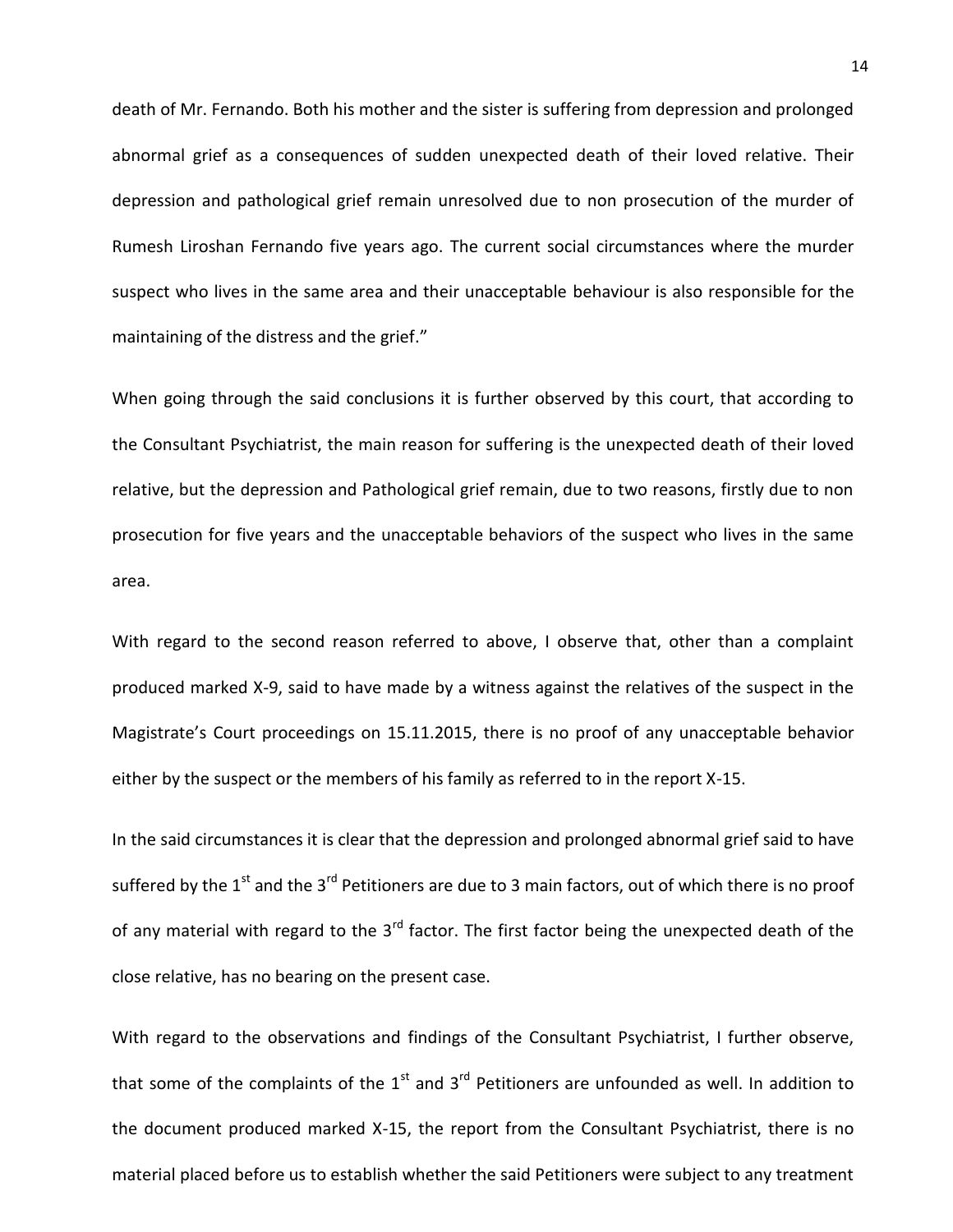during the period relevant to the present case. The Petitioners have failed to place any material to show, any reprimand and/or attendance sheets as referred to in the observation by the consultant with regard to the 3<sup>rd</sup> Petitioner.

Having considered the nature of the complaint before this court, I will once again proceed to analyze the legal basis under which Bandaranayake J (as she then was) declared the violation under Article 11 expanding to a situation where a person had suffered psychologically.

Whilst reaching the said decision Bandaranayake J was also mindful of the decision in *W.M.K. de Silva V. Chairman Ceylon Fertilizer Corporation (1989) 2 Sri LR 393* where Amarasinghe J had said in the said judgment,

"I am of the opinion that the torture or cruel, inhuman or degrading treatment or punishment contemplated in Article 11 of the Constitution is not confined to the realm of physical violence. It would embrace the sphere of the soul or mind as well",

and the case of *Kumarasena V. S.I. Sriyantha and Others* (SC Application 257/93 Supreme Court minutes of 23.05.1994) where the Supreme Court held that the suffering occasioned was an aggravated kind and attained the level of severity to be taken cognizance of a violation of Article 11 of the Constitution, in the absence any physical impairment or disability with the victim.

When considering the decisions referred to above and the facts and circumstances of the case in hand, Bandaranayake J observed that the test which had been applied by our courts was that, "whether the attack on the victim is Physical or Psychological, a violation under Article 11 would depend on circumstances of each case.